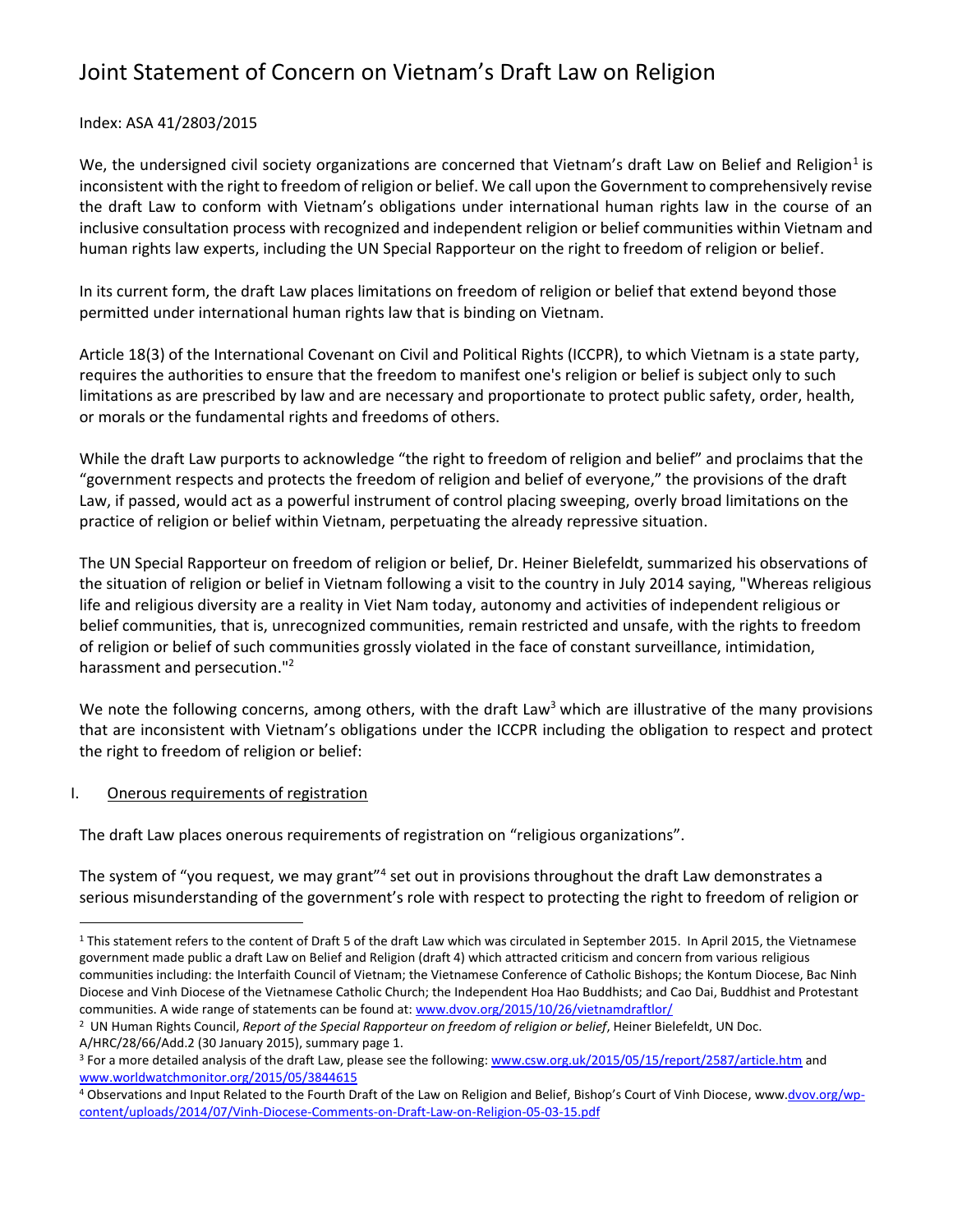belief under international law. As stated by the Special Rapporteur on freedom of religion or belief in his aforementioned report, the exercise of religious freedom or belief is an universal right which "cannot be rendered dependent on any particular acts of administrative approval"*.* 5

#### II. Excessive state control over and interference in religious organizations' internal affairs

The draft Law is marked throughout by provisions that, if adopted would empower the Government to intrusively monitor and "intervene in the internal affairs and administration" <sup>6</sup> of "religious organizations".

This takes the form of government interference and control over appointed leadership, pedagogy and content of religious training, as well as unreasonable notification requirements of organizational changes in personnel or bylaws subject to State approval. In addition, a clause stipulating that Vietnamese history and law should be a main subject in training materials allows the authorities to interfere with the content of religious education. These provisions are inconsistent with the requirement under international law that limitations imposed on the right to freedom to manifest one's religion or belief be strictly necessary and proportionate to one of the aims set out in article 18(3) of the ICCPR.

#### III. Overly broad and ambiguous language which may facilitate discrimination

 $\overline{a}$ 

Cases of discrimination by the State against minorities whose cultural and religious practices are considered to be "outside" the mainstream national narrative are well documented.<sup>7</sup>

The draft Law contains overly broad and ambiguous language that, in addition to the other abuses that frequently arise from imprecision in laws that define the enforcement authority of government entities, could be used to perpetuate discrimination against ethnic and indigenous minorities, independent groups and those whose religion or belief is seen as "foreign" in favour of religious entities recognized by the Communist Party.<sup>8</sup> For example, the draft Law gives the authorities power to suspend religious festivals or delay conferences or congresses in the name of "national defence or security, public order, social order, or public health" and suspend organizations that are deemed to have carried out "forbidden acts," including causing harm to "national defence and security, public order, and morality."

At a minimum, restrictions on religious activities that are not among the limitations permitted under Article 18(3) of the ICCPR, such as those designed to preserve "social order" or to prevent 'sully[ing] the image of national heroes and notables" , must be removed. Other restrictions, such as those deemed necessary to "national defense and security" and "public order", must be carefully reviewed to ensure both that religious activities are not restricted

<sup>5</sup>UN Human Rights Council, *Report of the Special Rapporteur on freedom of religion or belief*, Heiner Bielefeldt, UN Doc. A/HRC/28/66/Add.2 (30 January 2015), para 82.

<sup>&</sup>lt;sup>6</sup> Statement of independent Hoa-Hao Buddhists regarding the 4th draft Law on Religion and Belief, www.<u>dvov.org/wp-</u> [content/uploads/2014/07/Statement-of-independent-HoaHao-Buddhists-regarding-Draft-Law-on-Religion.pdf](http://dvov.org/wp-content/uploads/2014/07/Statement-of-independent-HoaHao-Buddhists-regarding-Draft-Law-on-Religion.pdf) <sup>7</sup> See, e.g., Human Rights Watch, *Persecuting "Evil Way" Religion: Abuses against Montagnards in Vietnam (2015) [*hereinafter cited as *"Evil* 

*Way" Religion],* <https://www.hrw.org/report/2015/06/26/persecuting-evil-way-religion/abuses-against-montagnards-vietnam> (documenting the persecution of Montagnard Christians).

<sup>&</sup>lt;sup>8</sup> "The current persecution is being carried out against what Vietnamese authorities call "objects" (doi tuong) of security force suspicions. These include those who subscribe to beliefs the Vietnamese government maintains are "set up by the reactionaries" to oppose Communist Party rule and achieve other "dark purposes,"<sup>[\[3\]](https://www.hrw.org/report/2015/06/26/persecuting-evil-way-religion/abuses-against-montagnards-vietnam#_ftn3)</sup> such as to "abuse the freedom of belief to sow division among the national great unity."[\[4\]](https://www.hrw.org/report/2015/06/26/persecuting-evil-way-religion/abuses-against-montagnards-vietnam#_ftn4) *"Evil Way"Religion*, supra note 7. See also Christian Solidarity Worldwide, *Vietnamese Christian Villagers Pay a High Price*  (2013)[, http://www.csw.org.uk/2013/04/18/news/1434/article.htm](http://www.csw.org.uk/2013/04/18/news/1434/article.htm): "Pressure to recant does not only come from the authorities. One Vietnamese pastor told us that new Christians' friends and family also try to discourage them from going to church, telling them that Christians follow a "foreign religion" linked to the CIA."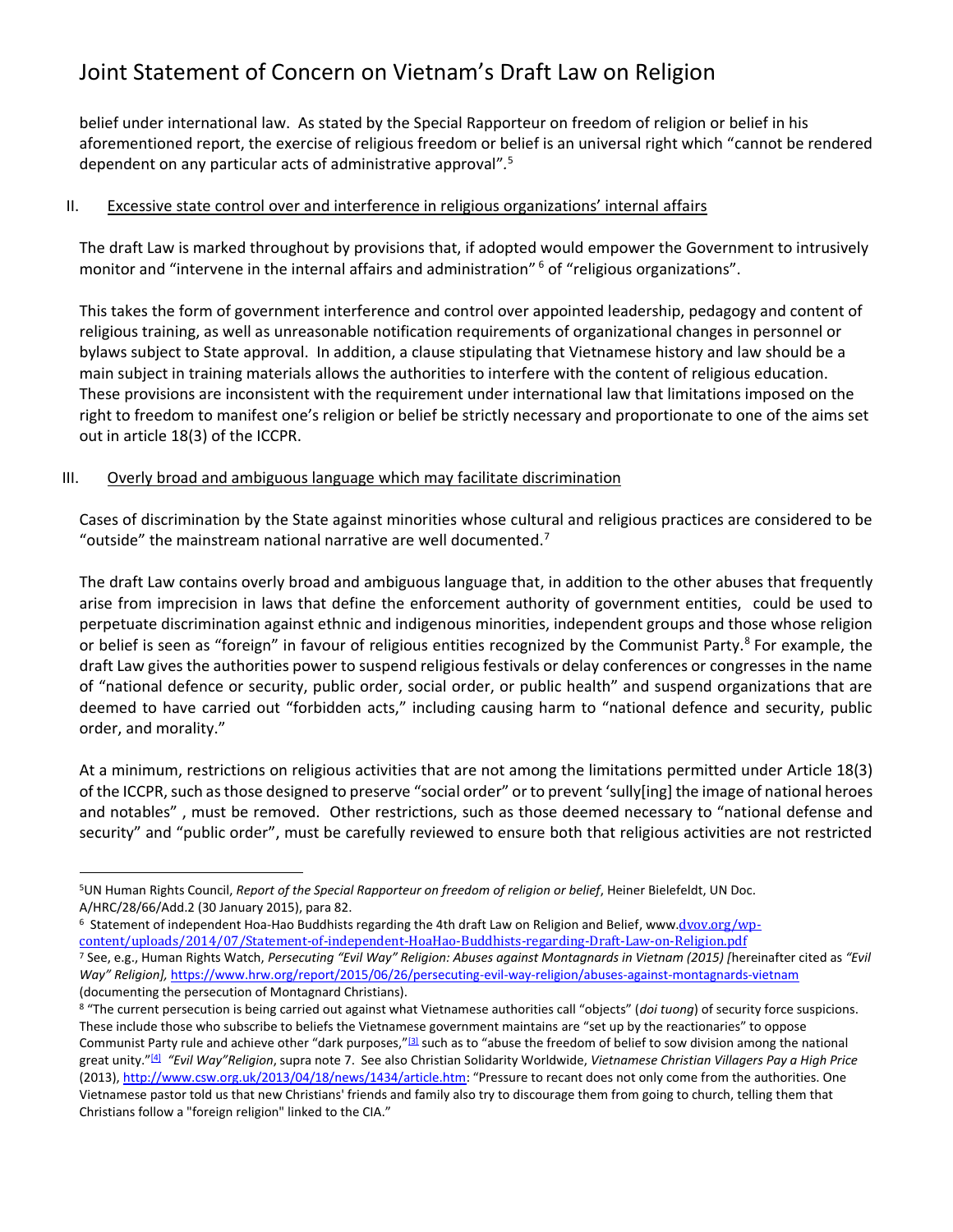more rigorously than similar activities conducted for non-religious reasons and that any suspension of a religious festival or delay of a congress or conference is strictly necessary and proportionate to meet one of the permissible aims set out in article 18(3) of the ICCPR.

Furthermore, as recommended by the Special Rapporteur on freedom of religion or belief in his report concerning his visit to the country last year, "Effective and accessible legal recourse must be prioritized in current legal reforms in order to allow victims, whose freedom of religion or belief have been infringed upon, to obtain effective redress and compensation within an independent judicial system and judiciary".<sup>9</sup>

In light of these and other concerns about the current draft of the Law, we make the following recommendations to the Government of Vietnam:

- 1. Revise the draft Law in a manner consistent with Vietnam's obligations under article 18 of the ICCPR to guarantee absolutely the internal dimension of the right to freedom of religion or belief.
- 2. Revise the draft Law in a way that ensures that the practice of religion or belief in Vietnam is not conditional upon a process of state recognition, registration and approval.
- 3. Remove all articles that interfere in the internal affairs and administration of religious organizations including those that prescribe that the content of teachings on religion or belief include Vietnamese history and law.
- 4. Remove references such as those to "social order" and "sully[ing] the image of national heroes and notables" as reasons for placing limitations on freedom of religion or belief in the draft Law, as well as other language that is inconsistent with Article 18 of the ICCPR.
- 5. Ensure that any limitations placed on the manifestation of religion or belief comply with Vietnam's international legal obligations, in particular the permitted limitations as set out in article 18(3) of the ICCPR, and specify that any restrictions on such grounds must be both necessary and proportionate to the particular aim.
- 6. Remove all overly broad and ambiguous language, including that which could be arbitrarily interpreted and result in discrimination or other violations of human rights against ethnic minority and independent religious or belief groups, and favoritism towards recognized, state-controlled or state-friendly groups.
- 7. Include in the draft Law a legal framework that sets out effective and accessible legal avenues for victims of discrimination or other violations of human rights to obtain remedies and reparation in accordance with international law and standards.
- 8. Ensure the draft Law is also consistent with Vietnam's obligations under the ICCPR to guarantee the rights to freedom of expression, freedom of association, freedom of assembly and privacy.
- 9. Explicitly guarantee in the draft Law the legal precedence of international human rights instruments to which Vietnam is a state party, which appeared in earlier drafts and has been regrettably dropped.
- 10. In the process of redrafting the Law, consult the UN Special Rapporteur on freedom of religion or belief and other experts in international human rights law, as well as those who will be affected by the Law, including religion or belief communities within Vietnam, during the drafting process

### **Endorsing Organizations**:

 $\overline{a}$ 

- 1) The Alternative ASEAN Network on Burma (Altsean Burma)
- 2) Amnesty International
- 3) Boat People SOS (BPSOS)
- 4) Cambodian Center for Human Rights

<sup>9</sup> UN Human Rights Council, *Report of the Special Rapporteur on freedom of religion or belief*, Heiner Bielefeldt, UN Doc. A/HRC/28/66/Add.2 (30 January 2015), para 83(i).